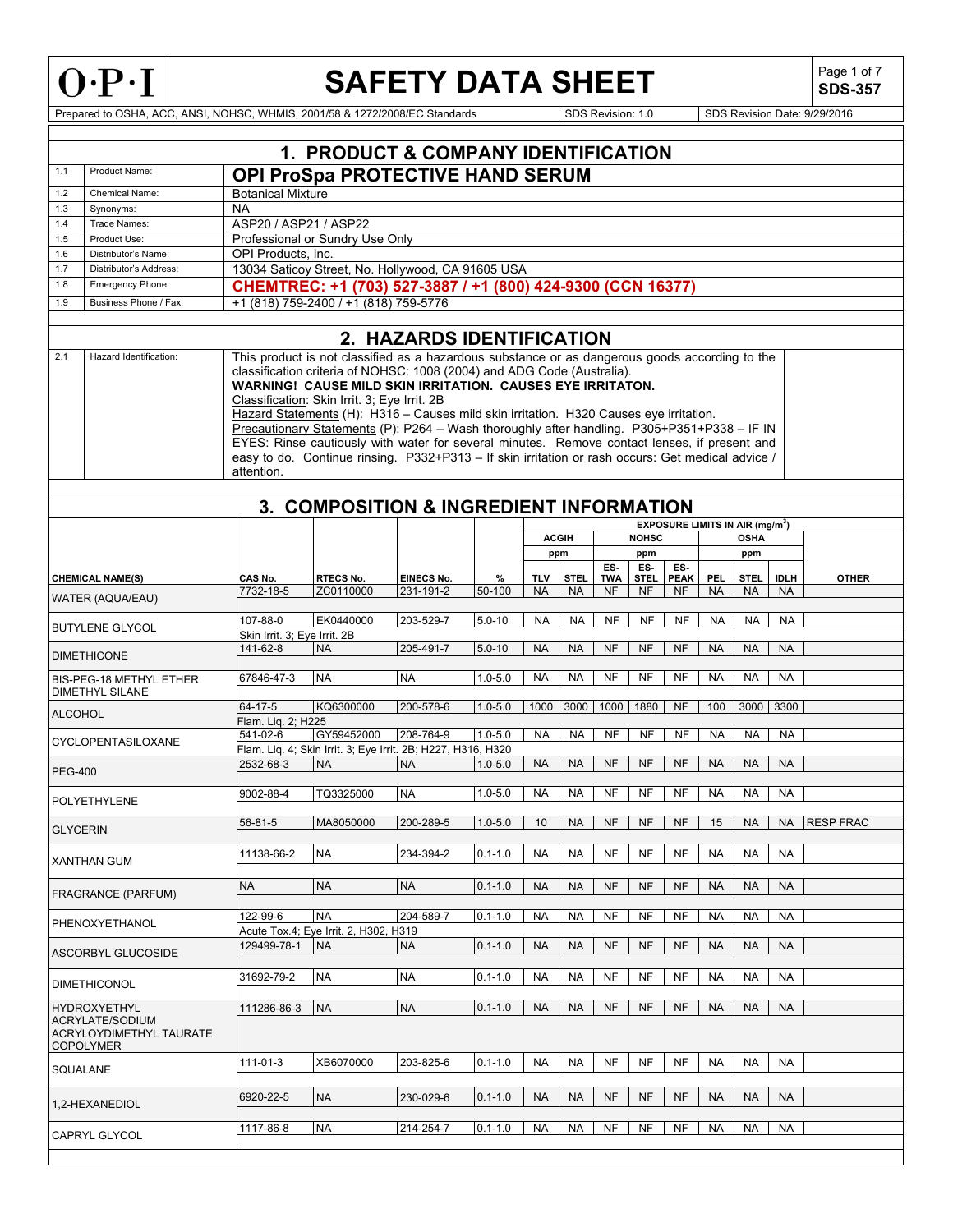

Г

# **SAFETY DATA SHEET** SDS-357

**SDS-357**

|                                                | 3. COMPOSITION & INGREDIENT INFORMATION - cont'd |                                                                                                                          |                   |             |            |                     |            |                     |                                                  |            |                    |             |                  |
|------------------------------------------------|--------------------------------------------------|--------------------------------------------------------------------------------------------------------------------------|-------------------|-------------|------------|---------------------|------------|---------------------|--------------------------------------------------|------------|--------------------|-------------|------------------|
|                                                |                                                  |                                                                                                                          |                   |             |            |                     |            |                     | <b>EXPOSURE LIMITS IN AIR (mg/m<sup>3</sup>)</b> |            |                    |             |                  |
|                                                |                                                  |                                                                                                                          |                   |             |            | <b>ACGIH</b><br>ppm |            | <b>NOHSC</b><br>ppm |                                                  |            | <b>OSHA</b><br>ppm |             |                  |
|                                                |                                                  |                                                                                                                          |                   |             |            |                     | ES.        | ES-                 | ES-                                              |            |                    |             |                  |
| <b>CHEMICAL NAME(S)</b>                        | CAS No.                                          | <b>RTECS No.</b>                                                                                                         | <b>EINECS No.</b> | %           | <b>TLV</b> | <b>STEL</b>         | <b>TWA</b> | STEL.               | <b>PEAK</b>                                      | <b>PEL</b> | <b>STEL</b>        | <b>IDLH</b> | <b>OTHER</b>     |
| <b>LIMONENE</b>                                | 138-86-3                                         | CS8100000<br>Flam. Liq. 3; Skin Irrit. 2; Skin Sens. 1; Aquatic Acute 1; Aquatic Chronic 1; H226, H315, H317, H400, H410 | 205-341-0         | $0.1 - 1.0$ | <b>NA</b>  | <b>NA</b>           | <b>NF</b>  | <b>NF</b>           | <b>NF</b>                                        | <b>NA</b>  | <b>NA</b>          | <b>NA</b>   | <b>ALLERGEN</b>  |
| PEG-40 HYDROGENATED                            | 61788-85-0                                       | <b>NA</b>                                                                                                                | <b>NA</b>         | $0.1 - 1.0$ | <b>NA</b>  | <b>NA</b>           | <b>NF</b>  | <b>NF</b>           | <b>NF</b>                                        | <b>NA</b>  | <b>NA</b>          | <b>NA</b>   |                  |
| <b>CASTOR OIL</b>                              |                                                  |                                                                                                                          |                   |             |            |                     |            |                     |                                                  |            |                    |             |                  |
|                                                | 9002-84-0                                        | <b>NA</b>                                                                                                                | <b>NA</b>         | $0.1 - 1.0$ | <b>NA</b>  | <b>NA</b>           | <b>NF</b>  | <b>NF</b>           | <b>NF</b>                                        | <b>NA</b>  | <b>NA</b>          | <b>NA</b>   |                  |
| <b>PTFE</b>                                    |                                                  |                                                                                                                          |                   |             |            |                     |            |                     |                                                  |            |                    |             |                  |
| <b>TOCOPHERYL ACETATE</b>                      | 7695-91-2                                        | GA8747000                                                                                                                | 231-710-0         | $0.0 - 0.1$ | <b>NA</b>  | <b>NA</b>           | <b>NF</b>  | <b>NF</b>           | <b>NF</b>                                        | <b>NA</b>  | <b>NA</b>          | <b>NA</b>   |                  |
| <b>DISODIUM EDTA</b>                           | 139-33-3                                         | AH4375000<br>Acute Tox. 4, Skin Irrit. 2, Eye Irrit.2 STOT SE 3; H302, H315, H319, H335                                  | 205-358-3         | $0.0 - 0.1$ | <b>NA</b>  | <b>NA</b>           | <b>NF</b>  | <b>NF</b>           | <b>NF</b>                                        | <b>NA</b>  | <b>NA</b>          | <b>NA</b>   |                  |
|                                                | 78-70-6                                          | RG5775000                                                                                                                | 201-134-4         | $0.0 - 0.1$ | <b>NA</b>  | <b>NA</b>           | <b>NF</b>  | <b>NF</b>           | <b>NF</b>                                        | <b>NA</b>  | NA                 | <b>NA</b>   | <b>ALLERGEN</b>  |
| <b>LINALOOL</b>                                |                                                  | Flam. Liq. 4; Acute Tox. Oral 5; Skin Irrit. 2; Eye Irrit. 2A; STOT SE 3; H227, H303, H315, H319, H335                   |                   |             |            |                     |            |                     |                                                  |            |                    |             |                  |
| <b>CITRONELLOL</b>                             | 106-22-9                                         | UT2975000                                                                                                                | 203-375-0         | $0.0 - 0.1$ | <b>NA</b>  | <b>NA</b>           | <b>NF</b>  | <b>NF</b>           | <b>NF</b>                                        | <b>NA</b>  | <b>NA</b>          | <b>NA</b>   | <b>ALLERGEN</b>  |
|                                                |                                                  | Skin. Irrit. 2; Skin Sens. 1B; Eye Irrit. 2, H315, H317, H319                                                            |                   |             |            |                     |            |                     |                                                  |            |                    |             |                  |
| POLYSORBATE 60                                 | 9005-67-8                                        | <b>NA</b>                                                                                                                | <b>NA</b>         | $0.0 - 0.1$ | <b>NA</b>  | <b>NA</b>           | NF         | <b>NF</b>           | <b>NF</b>                                        | <b>NA</b>  | <b>NA</b>          | <b>NA</b>   |                  |
| SILICA DIMETHYL SILYLATE                       | 68611-44-9                                       | <b>NA</b>                                                                                                                | 271-893-4         | $0.0 - 0.1$ | <b>NA</b>  | <b>NA</b>           | <b>NF</b>  | <b>NF</b>           | <b>NF</b>                                        | <b>NA</b>  | <b>NA</b>          | <b>NA</b>   |                  |
|                                                | 1310-73-2                                        | WB4900000                                                                                                                | 215-185-5         | $0.0 - 0.1$ | (2)        | <b>NA</b>           | (2)        | <b>NF</b>           | <b>NF</b>                                        | (2)        | <b>NA</b>          | (10)        | (2) NIOSH        |
| SODIUM HYDROXIDE                               |                                                  | Skin Corrosion 1A; Serious Eye Damage 1; H314                                                                            |                   |             |            |                     |            |                     |                                                  |            |                    |             |                  |
| CI 77891 (TITANIUM DIOXIDE)                    | 13463-67-7                                       | XR2275000                                                                                                                | 236-675-5         | $0.0 - 0.1$ | <b>NA</b>  | <b>NA</b>           | <b>NF</b>  | <b>NF</b>           | <b>NF</b>                                        | <b>NA</b>  | <b>NA</b>          | <b>NA</b>   |                  |
|                                                |                                                  |                                                                                                                          |                   |             |            |                     |            |                     |                                                  |            |                    |             |                  |
| <b>MICA</b>                                    | 12001-26-2                                       | VV8760000                                                                                                                | 310-127-6         | $0.0 - 0.1$ | 3          | <b>NA</b>           | NF         | 2.5                 | <b>NF</b>                                        | 20         | <b>NA</b>          | 1500        | <b>RESP FRAC</b> |
|                                                | 106-24-1                                         | RG5830000                                                                                                                | 203-377-1         | $0.0 - 0.1$ | <b>NA</b>  | <b>NA</b>           | <b>NF</b>  | NF                  | NF                                               | <b>NA</b>  | <b>NA</b>          | <b>NA</b>   | ALLERGEN         |
| <b>GERANIOL</b>                                |                                                  | Skin Irrit. 2; Skin Sens. 1; Eye Dam. 1; H315, H317, H318                                                                |                   |             |            |                     |            |                     |                                                  |            |                    |             |                  |
| SORBITAN ISOTEARATE                            | 71902-01-7                                       | <b>NA</b>                                                                                                                | <b>NA</b>         | $0.0 - 0.1$ | NA         | <b>NA</b>           | <b>NF</b>  | NF                  | <b>NF</b>                                        | <b>NA</b>  | NA                 | <b>NA</b>   |                  |
|                                                | 59-02-9                                          | DJ2900000                                                                                                                | 200-412-2         | $0.0 - 0.1$ | <b>NA</b>  | <b>NA</b>           | <b>NF</b>  | <b>NF</b>           | <b>NF</b>                                        | <b>NA</b>  | <b>NA</b>          | <b>NA</b>   |                  |
| <b>TOCOPHEROL</b>                              |                                                  |                                                                                                                          |                   |             |            |                     |            |                     |                                                  |            |                    |             |                  |
| <b>ASCORBIC ACID</b>                           | $50 - 81 - 7$                                    | CI7650000                                                                                                                | 200-066-2         | $0.0 - 0.1$ | NA         | <b>NA</b>           | <b>NF</b>  | <b>NF</b>           | <b>NF</b>                                        | NA         | <b>NA</b>          | <b>NA</b>   |                  |
| THEOBROMA GRANDIFLORUM                         | 394236-97-6                                      | <b>NA</b>                                                                                                                | <b>NA</b>         | $0.0 - 0.1$ | <b>NA</b>  | <b>NA</b>           | <b>NF</b>  | <b>NF</b>           | NF                                               | <b>NA</b>  | <b>NA</b>          | <b>NA</b>   |                  |
| <b>SEED BUTTER</b>                             |                                                  |                                                                                                                          |                   |             |            |                     |            |                     |                                                  |            |                    |             |                  |
|                                                | 60676-86-0                                       | VV7310000                                                                                                                | 262-373-8         | $0.0 - 0.1$ | <b>NA</b>  | NA                  | <b>NF</b>  | <b>NF</b>           | <b>NF</b>                                        | NA         | <b>NA</b>          | <b>NA</b>   |                  |
| <b>SILICA</b>                                  |                                                  | Eye Irrit. 2A; STOT SE 3; H319, H335                                                                                     |                   |             |            |                     |            |                     |                                                  |            |                    |             |                  |
| <b>BUTYL ALCOHOL</b>                           | $71-36-3$                                        | EO1400000                                                                                                                | 200-751-6         | $0.0 - 0.1$ | <b>NA</b>  | 50                  | 50         | 152                 | 50                                               | 100        | <b>NA</b>          | 1400        |                  |
|                                                |                                                  | Flam. Liq. 3; Acute Tox. 4; Skin Irrit. 2; Eye Dam. 1; STOT SE 3; H226, H302, H315, H318, H335, H336                     |                   |             |            |                     |            |                     |                                                  |            |                    |             |                  |
| PERSEA GRATISSIMA (AVOCADO) 8024-32-6<br>OIL   |                                                  | CL2680000                                                                                                                | 232-428-0         | $0.0 - 0.1$ | NA         | NA                  | <b>NF</b>  | <b>NF</b>           | <b>NF</b>                                        | NA         | <b>NA</b>          | <b>NA</b>   |                  |
|                                                |                                                  |                                                                                                                          |                   |             |            |                     |            |                     |                                                  |            |                    |             |                  |
| ETHYLHEXYL PALMITATE                           | 29806-73-3                                       | RT4740000                                                                                                                | 249-862-1         | $0.0 - 0.1$ | <b>NA</b>  | <b>NA</b>           | <b>NF</b>  | <b>NF</b>           | <b>NF</b>                                        | <b>NA</b>  | <b>NA</b>          | <b>NA</b>   |                  |
|                                                | 5392-40-5                                        | <b>NA</b>                                                                                                                | 226-394-6         | $0.0 - 0.1$ | <b>NE</b>  | <b>NE</b>           | <b>NF</b>  | <b>NF</b>           | <b>NF</b>                                        | <b>NE</b>  | <b>NE</b>          | <b>NE</b>   | <b>ALLERGEN</b>  |
| <b>CITRAL</b>                                  |                                                  | Skin Irrit. 2; Skin Sens. 1; H315, H317                                                                                  |                   |             |            |                     |            |                     |                                                  |            |                    |             |                  |
|                                                | 137-66-6                                         | <b>NA</b>                                                                                                                | 205-305-4         | $0.0 - 0.1$ | <b>NA</b>  | <b>NA</b>           | <b>NF</b>  | <b>NF</b>           | <b>NF</b>                                        | <b>NA</b>  | <b>NA</b>          | <b>NA</b>   |                  |
| <b>ASCORBYL PALMITATE</b>                      |                                                  |                                                                                                                          |                   |             |            |                     |            |                     |                                                  |            |                    |             |                  |
| BELLIS PERENNIS (DAISY)                        | 84776-11-4                                       | <b>NA</b>                                                                                                                | 283-935-9         | $0.0 - 0.1$ | NA         | <b>NA</b>           | <b>NF</b>  | <b>NF</b>           | NF                                               | <b>NA</b>  | NA                 | NA          |                  |
| <b>FLOWER EXTRACT</b>                          |                                                  |                                                                                                                          |                   |             |            |                     |            |                     |                                                  |            |                    |             |                  |
| <b>CAMELLIA SINESIS LEAF</b><br><b>EXTRACT</b> | 84650-60-2                                       | <b>NA</b>                                                                                                                | 283-935-9         | $0.0 - 0.1$ | <b>NA</b>  | <b>NA</b>           | <b>NF</b>  | <b>NF</b>           | <b>NF</b>                                        | <b>NA</b>  | <b>NA</b>          | <b>NA</b>   |                  |
|                                                | 497-19-8                                         | <b>NA</b>                                                                                                                | 207-838-8         | $0.0 - 0.1$ | NA         | <b>NA</b>           | <b>NF</b>  | <b>NF</b>           | NF                                               | <b>NA</b>  | <b>NA</b>          | <b>NA</b>   |                  |
| SODIUM CARBONATE                               |                                                  |                                                                                                                          |                   |             |            |                     |            |                     |                                                  |            |                    |             |                  |
| <b>LECITHIN</b>                                | 8002-43-5                                        | OG7565000                                                                                                                | 232-307-2         | $0.0 - 0.1$ | <b>NA</b>  | <b>NA</b>           | NF         | <b>NF</b>           | NF                                               | <b>NA</b>  | <b>NA</b>          | <b>NA</b>   |                  |
|                                                | 79-81-2                                          | VH6860000                                                                                                                | 201-228-5         | $0.0 - 0.1$ | NA         | NA                  | NF         | <b>NF</b>           | NF                                               | <b>NA</b>  | <b>NA</b>          | <b>NA</b>   |                  |
| RETINYL PALMITATE                              |                                                  |                                                                                                                          |                   |             |            |                     |            |                     |                                                  |            |                    |             |                  |
|                                                | 77-92-9                                          | GE7350000                                                                                                                | 201-069-1         | $0.0 - 0.1$ | <b>NA</b>  | <b>NA</b>           | <b>NF</b>  | <b>NF</b>           | <b>NF</b>                                        | <b>NA</b>  | <b>NA</b>          | <b>NA</b>   |                  |
| <b>CITRIC ACID</b>                             |                                                  |                                                                                                                          |                   |             |            |                     |            |                     |                                                  |            |                    |             |                  |
|                                                |                                                  |                                                                                                                          |                   |             |            |                     |            |                     |                                                  |            |                    |             |                  |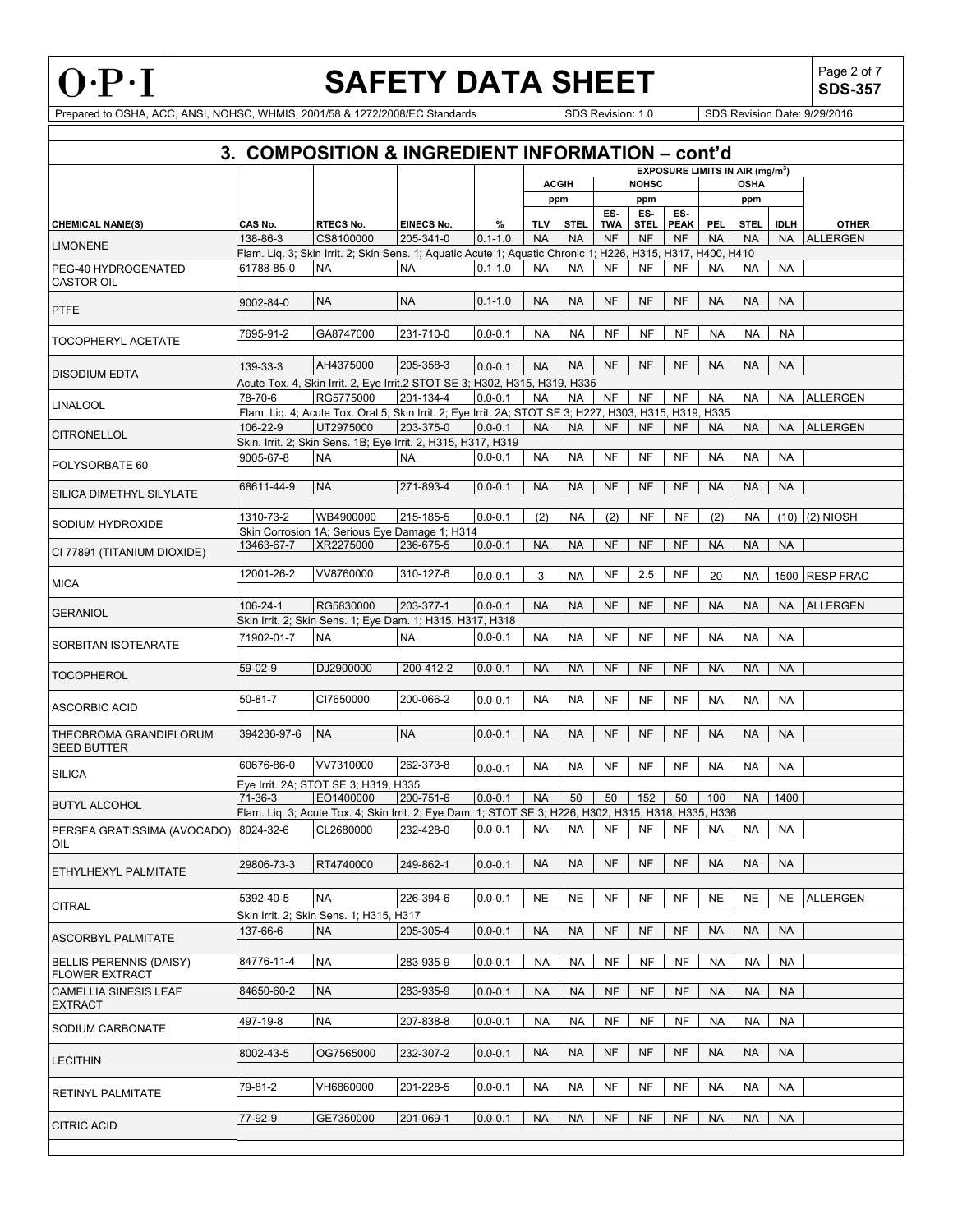

**SDS-357**

|                     |                                                      | 3. COMPOSITION & INGREDIENT INFORMATION - cont'd |                                                                                                                                                                                                                                                                                                                                    |                                 |                  |                  |                          |                  |                          |                                                  |                         |                          |                          |              |
|---------------------|------------------------------------------------------|--------------------------------------------------|------------------------------------------------------------------------------------------------------------------------------------------------------------------------------------------------------------------------------------------------------------------------------------------------------------------------------------|---------------------------------|------------------|------------------|--------------------------|------------------|--------------------------|--------------------------------------------------|-------------------------|--------------------------|--------------------------|--------------|
|                     |                                                      |                                                  |                                                                                                                                                                                                                                                                                                                                    |                                 |                  |                  | <b>ACGIH</b>             |                  | <b>NOHSC</b>             | <b>EXPOSURE LIMITS IN AIR (mg/m<sup>3</sup>)</b> |                         | <b>OSHA</b>              |                          |              |
|                     |                                                      |                                                  |                                                                                                                                                                                                                                                                                                                                    |                                 |                  |                  | ppm                      |                  | ppm                      |                                                  |                         | ppm                      |                          |              |
|                     |                                                      |                                                  |                                                                                                                                                                                                                                                                                                                                    |                                 |                  |                  |                          | ES-              | ES-                      | ES-                                              |                         |                          |                          |              |
|                     | <b>CHEMICAL NAME(S)</b><br>CAPRYLIC/CAPRIC           | CAS No.<br>65381-09-1                            | <b>RTECS No.</b><br><b>NA</b>                                                                                                                                                                                                                                                                                                      | <b>EINECS No.</b><br>265-724-3  | %<br>$0.0 - 0.1$ | TLV<br><b>NA</b> | <b>STEL</b><br><b>NA</b> | TWA<br><b>NF</b> | <b>STEL</b><br><b>NF</b> | <b>PEAK</b><br><b>NF</b>                         | <b>PEL</b><br><b>NA</b> | <b>STEL</b><br><b>NA</b> | <b>IDLH</b><br><b>NA</b> | <b>OTHER</b> |
| <b>TRIGLYCERIDE</b> |                                                      |                                                  |                                                                                                                                                                                                                                                                                                                                    |                                 |                  |                  |                          |                  |                          |                                                  |                         |                          |                          |              |
|                     |                                                      | 9003-01-4                                        | <b>NA</b>                                                                                                                                                                                                                                                                                                                          | <b>NA</b>                       | $0.0 - 0.1$      | <b>NA</b>        | <b>NA</b>                | NF               | NF                       | <b>NF</b>                                        | NA                      | <b>NA</b>                | <b>NA</b>                |              |
|                     | <b>CARBOMER</b>                                      |                                                  |                                                                                                                                                                                                                                                                                                                                    |                                 |                  |                  |                          |                  |                          |                                                  |                         |                          |                          |              |
|                     |                                                      | 72-17-3                                          | <b>NA</b>                                                                                                                                                                                                                                                                                                                          | 200-772-0                       | $0.0 - 0.1$      | <b>NA</b>        | <b>NA</b>                | <b>NF</b>        | <b>NF</b>                | <b>NF</b>                                        | <b>NA</b>               | <b>NA</b>                | <b>NA</b>                |              |
|                     | SODIUM LACTATE                                       |                                                  |                                                                                                                                                                                                                                                                                                                                    |                                 |                  |                  |                          |                  |                          |                                                  |                         |                          |                          |              |
|                     |                                                      | 1934-21-0                                        | UQ6400000                                                                                                                                                                                                                                                                                                                          | 217-699-5                       | $0.0 - 0.1$      | <b>NA</b>        | <b>NA</b>                | <b>NF</b>        | <b>NF</b>                | <b>NF</b>                                        | <b>NA</b>               | <b>NA</b>                | <b>NA</b>                |              |
|                     | CI 19140 (YELLOW 5)                                  |                                                  |                                                                                                                                                                                                                                                                                                                                    |                                 |                  |                  |                          |                  |                          |                                                  |                         |                          |                          |              |
|                     | <b>GLYCERYL STEARATE</b>                             | 11099-07-3                                       | <b>NA</b>                                                                                                                                                                                                                                                                                                                          | 234-325-6                       | $0.0 - 0.1$      | <b>NA</b>        | NA                       | <b>NF</b>        | <b>NF</b>                | <b>NF</b>                                        | <b>NA</b>               | <b>NA</b>                | <b>NA</b>                |              |
|                     |                                                      |                                                  |                                                                                                                                                                                                                                                                                                                                    |                                 |                  |                  |                          |                  |                          |                                                  |                         |                          |                          |              |
|                     | POLYSORBATE 20                                       | 9005-64-5                                        | TR7400000                                                                                                                                                                                                                                                                                                                          | 500-018-3                       | $0.0 - 0.1$      | NA               | NA                       | NF               | <b>NF</b>                | <b>NF</b>                                        | NA                      | <b>NA</b>                | <b>NA</b>                |              |
|                     |                                                      | 112-80-1                                         | RG2275000                                                                                                                                                                                                                                                                                                                          | 204-007-1                       | $0.0 - 0.1$      | <b>NA</b>        | <b>NA</b>                | <b>NF</b>        | <b>NF</b>                | <b>NF</b>                                        | <b>NA</b>               | <b>NA</b>                | <b>NA</b>                |              |
|                     | <b>OLEIC ACID</b>                                    |                                                  |                                                                                                                                                                                                                                                                                                                                    |                                 |                  |                  |                          |                  |                          |                                                  |                         |                          |                          |              |
|                     | DENATONIUM BENZOATE                                  | 3734-33-6                                        | <b>NA</b>                                                                                                                                                                                                                                                                                                                          | 223-095-2                       | $0.0 - 0.1$      | <b>NA</b>        | <b>NA</b>                | NF               | NF                       | NF                                               | <b>NA</b>               | <b>NA</b>                | <b>NA</b>                |              |
|                     |                                                      |                                                  |                                                                                                                                                                                                                                                                                                                                    |                                 |                  |                  |                          |                  |                          |                                                  |                         |                          |                          |              |
|                     | CI 42090 (BLUE 1)                                    | 3844-45-9                                        | BQ4725000                                                                                                                                                                                                                                                                                                                          | 223-339-8                       | $0.0 - 0.1$      | <b>NA</b>        | <b>NA</b>                | <b>NF</b>        | <b>NF</b>                | <b>NF</b>                                        | <b>NA</b>               | <b>NA</b>                | <b>NA</b>                |              |
|                     |                                                      | 147732-56-7                                      | <b>NA</b>                                                                                                                                                                                                                                                                                                                          | <b>NA</b>                       | $0.0 - 0.1$      | NA               | NA                       | NF               | NF                       | <b>NF</b>                                        | <b>NA</b>               | <b>NA</b>                | <b>NA</b>                |              |
|                     | PALMITOYL TRIPEPTIDE-1                               |                                                  |                                                                                                                                                                                                                                                                                                                                    |                                 |                  |                  |                          |                  |                          |                                                  |                         |                          |                          |              |
|                     | PALMITOYL TETRAPEPTIDE-7                             | 221227-05-0                                      | <b>NA</b>                                                                                                                                                                                                                                                                                                                          | <b>NA</b>                       | $0.0 - 0.1$      | NA               | <b>NA</b>                | <b>NF</b>        | <b>NF</b>                | <b>NF</b>                                        | <b>NA</b>               | <b>NA</b>                | <b>NA</b>                |              |
|                     |                                                      |                                                  |                                                                                                                                                                                                                                                                                                                                    |                                 |                  |                  |                          |                  |                          |                                                  |                         |                          |                          |              |
|                     |                                                      |                                                  |                                                                                                                                                                                                                                                                                                                                    |                                 |                  |                  |                          |                  |                          |                                                  |                         |                          |                          |              |
|                     |                                                      |                                                  |                                                                                                                                                                                                                                                                                                                                    | <b>4. FIRST AID MEASURES</b>    |                  |                  |                          |                  |                          |                                                  |                         |                          |                          |              |
| 4.1                 | First Aid:                                           | Ingestion:                                       | If ingested, do not induce vomiting. Drink plenty of water or milk IMMEDIATELY. If the patient is vomiting,<br>continue to offer plenty of water or milk. Never give water or milk to an unconscious person. Contact the<br>nearest Poison Control Center or local emergency number. Provide an estimate of the time and amount of |                                 |                  |                  |                          |                  |                          |                                                  |                         |                          |                          |              |
|                     |                                                      | Eyes:                                            | the substance that was swallowed.<br>If product is in the eyes, flush with copious amounts of lukewarm water for at least 15 minutes. Open and                                                                                                                                                                                     |                                 |                  |                  |                          |                  |                          |                                                  |                         |                          |                          |              |
|                     |                                                      | Skin:                                            | close eyelid(s) to ensure thorough irrigation. If problem persists, consult a physician.<br>If redness, dryness or other signs of irritation to the skin develop, wash affected skin areas with plenty of                                                                                                                          |                                 |                  |                  |                          |                  |                          |                                                  |                         |                          |                          |              |
|                     |                                                      |                                                  | warm water and soap. If irritation persists, consult a physician.                                                                                                                                                                                                                                                                  |                                 |                  |                  |                          |                  |                          |                                                  |                         |                          |                          |              |
| 4.2                 | Effects of Exposure:                                 | Inhalation:<br>Ingestion:                        | Remove victim to fresh air at once.<br>If product is swallowed, may cause nausea, vomiting and/or diarrhea.                                                                                                                                                                                                                        |                                 |                  |                  |                          |                  |                          |                                                  |                         |                          |                          |              |
|                     |                                                      | Eyes:                                            | Slightly irritating to the eyes.                                                                                                                                                                                                                                                                                                   |                                 |                  |                  |                          |                  |                          |                                                  |                         |                          |                          |              |
|                     |                                                      | Skin:                                            | May be irritating to skin in some sensitive individuals, especially after prolonged contact.                                                                                                                                                                                                                                       |                                 |                  |                  |                          |                  |                          |                                                  |                         |                          |                          |              |
|                     |                                                      | Inhalation:                                      | Inhalation is unlikely; however, vapors of this product may be slightly irritating to some sensitive                                                                                                                                                                                                                               |                                 |                  |                  |                          |                  |                          |                                                  |                         |                          |                          |              |
|                     |                                                      |                                                  | individuals.                                                                                                                                                                                                                                                                                                                       |                                 |                  |                  |                          |                  |                          |                                                  |                         |                          |                          |              |
| 4.3<br>4.4          | Symptoms of Overexposure:<br>Acute Health Effects:   |                                                  | Symptoms of overexposure may include redness, itching, and irritation.                                                                                                                                                                                                                                                             |                                 |                  |                  |                          |                  |                          |                                                  |                         |                          |                          |              |
| 4.5                 | Chronic Health Effects:                              |                                                  | Redness, itching, and irritation of skin at the site of contact for some sensitive individuals.<br>No chronic health effects are known, although symptoms and discomfort may occur for several days following                                                                                                                      |                                 |                  |                  |                          |                  |                          |                                                  |                         |                          |                          |              |
|                     |                                                      |                                                  | overexposure following ingestion. Components in the fragrance, contained in very small quantities in this product, may                                                                                                                                                                                                             |                                 |                  |                  |                          |                  |                          |                                                  |                         |                          |                          |              |
|                     |                                                      |                                                  | be mild allergens to some sensitive individuals.                                                                                                                                                                                                                                                                                   |                                 |                  |                  |                          |                  |                          |                                                  |                         |                          |                          |              |
| 4.6                 | Target Organs:                                       | Eyes, Skin                                       |                                                                                                                                                                                                                                                                                                                                    |                                 |                  |                  |                          |                  |                          |                                                  |                         |                          |                          |              |
| 4.7                 | <b>Medical Conditions</b><br>Aggravated by Exposure: | None known                                       |                                                                                                                                                                                                                                                                                                                                    |                                 |                  |                  |                          |                  | <b>HEALTH</b>            |                                                  |                         |                          |                          | 1            |
|                     |                                                      |                                                  |                                                                                                                                                                                                                                                                                                                                    |                                 |                  |                  |                          |                  |                          | <b>FLAMMABILITY</b>                              |                         |                          |                          | $\mathbf 0$  |
|                     |                                                      |                                                  |                                                                                                                                                                                                                                                                                                                                    |                                 |                  |                  |                          |                  |                          | <b>PHYSICAL HAZARDS</b>                          |                         |                          |                          | $\mathbf 0$  |
|                     |                                                      |                                                  |                                                                                                                                                                                                                                                                                                                                    |                                 |                  |                  |                          |                  |                          | PROTECTIVE EQUIPMENT                             |                         |                          |                          | A            |
|                     |                                                      |                                                  |                                                                                                                                                                                                                                                                                                                                    |                                 |                  |                  |                          |                  | <b>EYES</b>              |                                                  |                         |                          |                          |              |
|                     |                                                      |                                                  |                                                                                                                                                                                                                                                                                                                                    |                                 |                  |                  |                          |                  |                          |                                                  |                         |                          |                          |              |
|                     |                                                      |                                                  |                                                                                                                                                                                                                                                                                                                                    | <b>5. FIREFIGHTING MEASURES</b> |                  |                  |                          |                  |                          |                                                  |                         |                          |                          |              |
| 5.1                 | Fire & Explosion Hazards:                            |                                                  | This product is non-flammable. When exposed to high temperatures, may produce hazardous<br>decomposition products such as oxides of carbon (e.g., CO, CO <sub>2</sub> ) and nitrogen (e.g., NO <sub>x</sub> ) and                                                                                                                  |                                 |                  |                  |                          |                  |                          |                                                  |                         |                          |                          |              |
|                     |                                                      | smoke.                                           |                                                                                                                                                                                                                                                                                                                                    |                                 |                  |                  |                          |                  |                          |                                                  |                         |                          |                          |              |
| 5.2                 | <b>Extinguishing Methods:</b>                        |                                                  | Water, Foam, CO <sub>2</sub> , Dry Chemical                                                                                                                                                                                                                                                                                        |                                 |                  |                  |                          |                  |                          |                                                  |                         |                          |                          |              |
| 5.3                 | <b>Firefighting Procedures:</b>                      |                                                  | First responders should wear eye protection. Structural fire fighters must wear full protective<br>equipment and MSHA/NIOSH-approved self-contained breathing apparatus. If possible, prevent                                                                                                                                      |                                 |                  |                  |                          |                  |                          |                                                  |                         |                          |                          |              |
|                     |                                                      |                                                  | runoff water from entering storm drains, bodies of water, or other environmentally sensitive areas.<br>If necessary, rinse contaminated equipment with soapy water before returning to service.                                                                                                                                    |                                 |                  |                  |                          |                  |                          |                                                  |                         |                          |                          |              |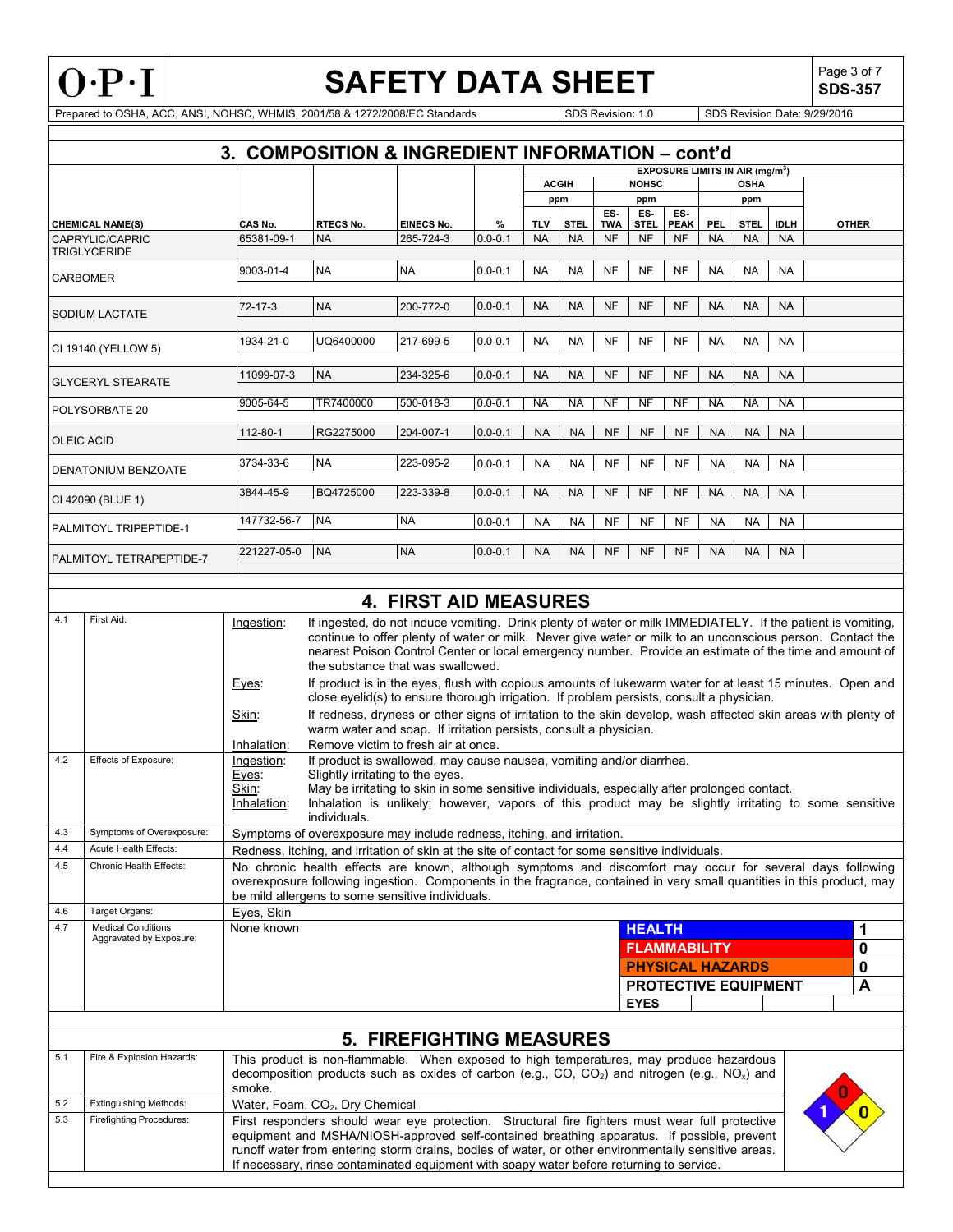

Г

# **SAFETY DATA SHEET** SDS-357

**SDS-357**

|              |                                                 | <b>6. ACCIDENTAL RELEASE MEASURES</b>                                                                                                                                                                                                            |                                                                                                                                                                                                                                                       |                        |                        |                        |                        |                        |                        |                        |                                    |
|--------------|-------------------------------------------------|--------------------------------------------------------------------------------------------------------------------------------------------------------------------------------------------------------------------------------------------------|-------------------------------------------------------------------------------------------------------------------------------------------------------------------------------------------------------------------------------------------------------|------------------------|------------------------|------------------------|------------------------|------------------------|------------------------|------------------------|------------------------------------|
| 6.1          | Spills:                                         | Before cleaning any spill or leak, individuals involved in spill cleanup must wear appropriate Personal Protective                                                                                                                               |                                                                                                                                                                                                                                                       |                        |                        |                        |                        |                        |                        |                        |                                    |
|              |                                                 | Equipment.                                                                                                                                                                                                                                       |                                                                                                                                                                                                                                                       |                        |                        |                        |                        |                        |                        |                        |                                    |
|              |                                                 | For small spills (e.g., < 1 gallon (3.8 L)) wear appropriate personal protective equipment (e.g., goggles, gloves). Remove                                                                                                                       |                                                                                                                                                                                                                                                       |                        |                        |                        |                        |                        |                        |                        |                                    |
|              |                                                 |                                                                                                                                                                                                                                                  | spilled material with absorbent material and place into appropriate closed container(s) for disposal. Dispose of properly<br>in accordance with local, state and federal regulations. Wash all affected areas and outside of container with plenty of |                        |                        |                        |                        |                        |                        |                        |                                    |
|              |                                                 |                                                                                                                                                                                                                                                  | warm water and soap. Remove any contaminated clothing and wash thoroughly before reuse.                                                                                                                                                               |                        |                        |                        |                        |                        |                        |                        |                                    |
|              |                                                 | For large spills (e.g., $\geq 1$ gallon (3.8 L)), deny entry to all unprotected individuals. Dike and contain spill with inert                                                                                                                   |                                                                                                                                                                                                                                                       |                        |                        |                        |                        |                        |                        |                        |                                    |
|              |                                                 | material (e.g., sand or earth). Transfer liquid to containers for recovery or disposal and solid diking material to separate<br>containers for proper disposal. Remove contaminated clothing promptly and wash affected skin areas with soap and |                                                                                                                                                                                                                                                       |                        |                        |                        |                        |                        |                        |                        |                                    |
|              |                                                 | water. Keep spills and cleaning runoffs out of municipal sewers and open bodies of water.                                                                                                                                                        |                                                                                                                                                                                                                                                       |                        |                        |                        |                        |                        |                        |                        |                                    |
|              |                                                 |                                                                                                                                                                                                                                                  |                                                                                                                                                                                                                                                       |                        |                        |                        |                        |                        |                        |                        |                                    |
|              |                                                 | 7. HANDLING & STORAGE INFORMATION                                                                                                                                                                                                                |                                                                                                                                                                                                                                                       |                        |                        |                        |                        |                        |                        |                        |                                    |
| 7.1          | Work & Hygiene Practices:                       | Avoid eye contact.                                                                                                                                                                                                                               |                                                                                                                                                                                                                                                       |                        |                        |                        |                        |                        |                        |                        |                                    |
| 7.2          | Storage & Handling:                             | Use and store in a cool, dry, well-ventilated location (e.g., local exhaust ventilation, fans). Do not store in damaged or<br>unmarked containers or storage devices. Keep containers securely closed when not in use.                           |                                                                                                                                                                                                                                                       |                        |                        |                        |                        |                        |                        |                        |                                    |
| 7.3          | <b>Special Precautions:</b>                     | Spilled material may present a slipping hazard if left unattended. Clean all spills promptly.                                                                                                                                                    |                                                                                                                                                                                                                                                       |                        |                        |                        |                        |                        |                        |                        |                                    |
|              |                                                 |                                                                                                                                                                                                                                                  |                                                                                                                                                                                                                                                       |                        |                        |                        |                        |                        |                        |                        |                                    |
|              |                                                 | 8. EXPOSURE CONTROLS & PERSONAL PROTECTION                                                                                                                                                                                                       |                                                                                                                                                                                                                                                       |                        |                        |                        |                        |                        |                        |                        |                                    |
| 8.1          | <b>Exposure Limits:</b>                         |                                                                                                                                                                                                                                                  |                                                                                                                                                                                                                                                       | <b>ACGIH</b>           |                        | <b>NOHSC</b>           |                        |                        | <b>OSHA</b>            |                        | <b>OTHER</b>                       |
|              | ppm (mg/m <sup>3</sup> )                        | <b>CHEMICAL NAME(S)</b>                                                                                                                                                                                                                          | <b>TLV</b>                                                                                                                                                                                                                                            | <b>STEL</b>            | FS<br><b>TWA</b>       | $ES -$<br><b>STEL</b>  | FS<br><b>PEAK</b>      | PEL.                   | <b>STEL</b>            | <b>IDLH</b>            |                                    |
|              |                                                 | <b>ALCOHOL</b>                                                                                                                                                                                                                                   | 1000                                                                                                                                                                                                                                                  | 3000                   | 1000                   | 1880                   | <b>NF</b>              | 100                    | 3000                   | 3300                   |                                    |
|              |                                                 | <b>GLYCERIN</b>                                                                                                                                                                                                                                  | 10                                                                                                                                                                                                                                                    | <b>NA</b>              | <b>NF</b>              | <b>NF</b>              | <b>NF</b>              | 15                     | <b>NA</b>              | <b>NA</b>              | <b>RESP FRAC</b>                   |
|              |                                                 | <b>LIMONENE</b><br><b>LINALOOL</b>                                                                                                                                                                                                               | <b>NA</b>                                                                                                                                                                                                                                             | <b>NA</b>              | <b>NF</b>              | <b>NF</b>              | <b>NF</b>              | <b>NA</b>              | <b>NA</b>              | <b>NA</b>              | <b>ALLERGEN</b>                    |
|              |                                                 | <b>CITRONELLOL</b>                                                                                                                                                                                                                               | <b>NA</b><br><b>NA</b>                                                                                                                                                                                                                                | <b>NA</b><br><b>NA</b> | <b>NF</b><br><b>NF</b> | <b>NF</b><br><b>NF</b> | <b>NF</b><br><b>NF</b> | <b>NA</b><br><b>NA</b> | <b>NA</b><br><b>NA</b> | <b>NA</b><br><b>NA</b> | <b>ALLERGEN</b><br><b>ALLERGEN</b> |
|              |                                                 | SODIUM HYDROXIDE                                                                                                                                                                                                                                 | (2)                                                                                                                                                                                                                                                   | <b>NA</b>              | (2)                    | <b>NF</b>              | <b>NF</b>              | (2)                    | <b>NA</b>              | (10)                   | $(2)$ NIOSH                        |
|              |                                                 | <b>MICA</b>                                                                                                                                                                                                                                      | 3                                                                                                                                                                                                                                                     | <b>NA</b>              | <b>NF</b>              | 2.5                    | <b>NF</b>              | 20                     | <b>NA</b>              | 1500                   | <b>RESP FRAC</b>                   |
|              |                                                 | <b>GERANIOL</b>                                                                                                                                                                                                                                  | <b>NA</b>                                                                                                                                                                                                                                             | <b>NA</b>              | <b>NF</b>              | <b>NF</b>              | <b>NF</b>              | <b>NA</b>              | <b>NA</b>              | <b>NA</b>              | <b>ALLERGEN</b>                    |
|              |                                                 | <b>BUTYL ALCOHOL</b>                                                                                                                                                                                                                             | <b>NA</b>                                                                                                                                                                                                                                             | 50                     | 50                     | 152                    | 50                     | 100                    | <b>NA</b>              | 1400                   |                                    |
|              |                                                 | <b>CITRAL</b>                                                                                                                                                                                                                                    | <b>NA</b>                                                                                                                                                                                                                                             | <b>NA</b>              | <b>NF</b>              | <b>NF</b>              | <b>NF</b>              | <b>NA</b>              | <b>NA</b>              | <b>NA</b>              | <b>ALLERGEN</b>                    |
| 8.2          | Ventilation & Engineering<br>Controls:          | When working with large quantities of product, provide adequate ventilation (e.g., local exhaust ventilation, fans).<br>Ensure that an eyewash station, sink or washbasin is available in case of exposure to eyes.                              |                                                                                                                                                                                                                                                       |                        |                        |                        |                        |                        |                        |                        |                                    |
| 8.3          | Respiratory Protection:                         | None required if used in a well-ventilated area.                                                                                                                                                                                                 |                                                                                                                                                                                                                                                       |                        |                        |                        |                        |                        |                        |                        |                                    |
| 8.4          | Eye Protection:                                 | Avoid eye contact. Protective eyewear (e.g., safety glasses with side-shield) is recommended at                                                                                                                                                  |                                                                                                                                                                                                                                                       |                        |                        |                        |                        |                        |                        |                        | 2                                  |
|              |                                                 | all times when handling this product. Always use protective eyewear when cleaning spills or leaks.                                                                                                                                               |                                                                                                                                                                                                                                                       |                        |                        |                        |                        |                        |                        |                        |                                    |
| 8.5          | Hand Protection:                                | None required under normal conditions of use.                                                                                                                                                                                                    |                                                                                                                                                                                                                                                       |                        |                        |                        |                        |                        |                        |                        |                                    |
| 8.6          | <b>Body Protection:</b>                         | None required under normal conditions of use.                                                                                                                                                                                                    |                                                                                                                                                                                                                                                       |                        |                        |                        |                        |                        |                        |                        |                                    |
|              |                                                 |                                                                                                                                                                                                                                                  |                                                                                                                                                                                                                                                       |                        |                        |                        |                        |                        |                        |                        |                                    |
|              |                                                 | 9. PHYSICAL & CHEMICAL PROPERTIES                                                                                                                                                                                                                |                                                                                                                                                                                                                                                       |                        |                        |                        |                        |                        |                        |                        |                                    |
| 9.1<br>9.2   | Appearance:<br>Odor:                            | Light blue green liquid<br>Mild odor                                                                                                                                                                                                             |                                                                                                                                                                                                                                                       |                        |                        |                        |                        |                        |                        |                        |                                    |
| 9.3          | Odor Threshold:                                 | <b>NA</b>                                                                                                                                                                                                                                        |                                                                                                                                                                                                                                                       |                        |                        |                        |                        |                        |                        |                        |                                    |
| 9.4          | pH:                                             | NА                                                                                                                                                                                                                                               |                                                                                                                                                                                                                                                       |                        |                        |                        |                        |                        |                        |                        |                                    |
| 9.5          | Melting Point/Freezing Point:                   | <b>NA</b>                                                                                                                                                                                                                                        |                                                                                                                                                                                                                                                       |                        |                        |                        |                        |                        |                        |                        |                                    |
| 9.6          | Initial Boiling Point/Boiling<br>Range:         | <b>NA</b>                                                                                                                                                                                                                                        |                                                                                                                                                                                                                                                       |                        |                        |                        |                        |                        |                        |                        |                                    |
| 9.7          | Flashpoint:                                     | Non-flammable.                                                                                                                                                                                                                                   |                                                                                                                                                                                                                                                       |                        |                        |                        |                        |                        |                        |                        |                                    |
| 9.8          | <b>Upper/Lower Flammability</b><br>Limits:      | <b>NA</b>                                                                                                                                                                                                                                        |                                                                                                                                                                                                                                                       |                        |                        |                        |                        |                        |                        |                        |                                    |
| 9.9          | Vapor Pressure:                                 | <b>NA</b>                                                                                                                                                                                                                                        |                                                                                                                                                                                                                                                       |                        |                        |                        |                        |                        |                        |                        |                                    |
| 9.10         | Vapor Density:                                  | NA                                                                                                                                                                                                                                               |                                                                                                                                                                                                                                                       |                        |                        |                        |                        |                        |                        |                        |                                    |
| 9.11         | Relative Density:                               | NA                                                                                                                                                                                                                                               |                                                                                                                                                                                                                                                       |                        |                        |                        |                        |                        |                        |                        |                                    |
| 9.12<br>9.13 | Solubility:<br>Partition Coefficient (log Pow): | Soluble in water.<br>NA                                                                                                                                                                                                                          |                                                                                                                                                                                                                                                       |                        |                        |                        |                        |                        |                        |                        |                                    |
| 9.14         | Autoignition Temperature:                       | <b>NA</b>                                                                                                                                                                                                                                        |                                                                                                                                                                                                                                                       |                        |                        |                        |                        |                        |                        |                        |                                    |
| 9.15         | Decomposition Temperature:                      | <b>NA</b>                                                                                                                                                                                                                                        |                                                                                                                                                                                                                                                       |                        |                        |                        |                        |                        |                        |                        |                                    |
| 9.16         | Viscosity:                                      | <b>NA</b>                                                                                                                                                                                                                                        |                                                                                                                                                                                                                                                       |                        |                        |                        |                        |                        |                        |                        |                                    |
| 9.17         | Other Information:                              | <b>NA</b>                                                                                                                                                                                                                                        |                                                                                                                                                                                                                                                       |                        |                        |                        |                        |                        |                        |                        |                                    |
|              |                                                 |                                                                                                                                                                                                                                                  |                                                                                                                                                                                                                                                       |                        |                        |                        |                        |                        |                        |                        |                                    |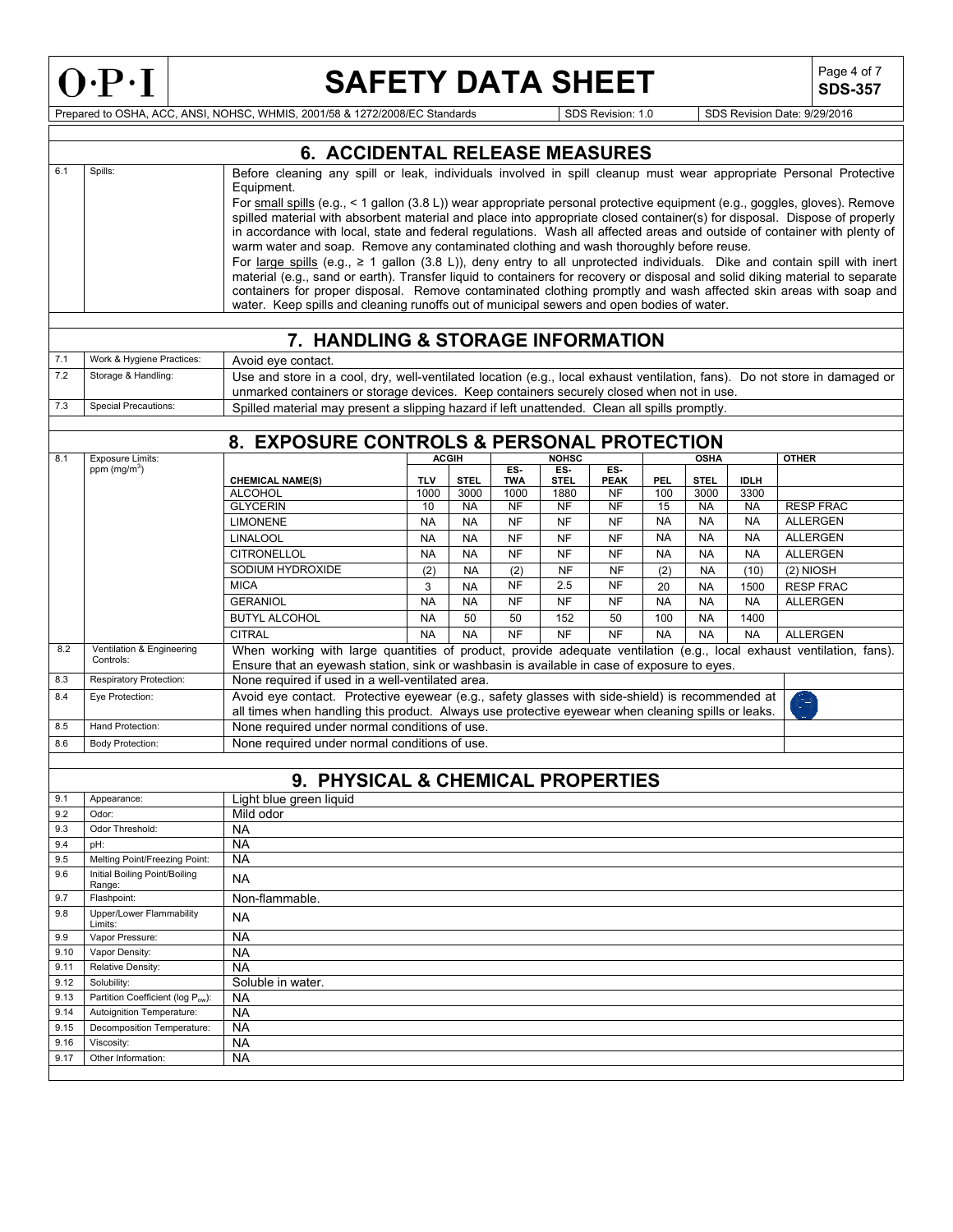

**SDS-357**

Prepared to OSHA, ACC, ANSI, NOHSC, WHMIS, 2001/58 & 1272/2008/EC Standards SDS Revision: 1.0 SDS Revision Date: 9/29/2016

## **10. STABILITY & REACTIVITY**

| 10.1 | Stability:                           | This product is stable.                             |
|------|--------------------------------------|-----------------------------------------------------|
| 10.2 | Hazardous Decomposition<br>Products: | Oxides of carbon and nitrogen.                      |
| 10.3 | Hazardous Polymerization:            | Will not occur.                                     |
| 10.4 | Conditions to Avoid:                 | Open flames, sparks, high heat and direct sunlight. |
| 10.5 | Incompatible Substances:             | None known.                                         |

## **11. TOXICOLOGICAL INFORMATION**

| 11.1 | Routes of Entry:                                     | Inhalation:                                                             | <b>NO</b>                                                                | Absorption: | <b>YES</b> | Ingestion: | <b>YFS</b> |  |  |  |
|------|------------------------------------------------------|-------------------------------------------------------------------------|--------------------------------------------------------------------------|-------------|------------|------------|------------|--|--|--|
| 11.2 | <b>Toxicity Data:</b>                                |                                                                         | The product has not been tested for specific toxicity data.              |             |            |            |            |  |  |  |
| 11.3 | Acute Toxicity:                                      | See Section 4.4                                                         |                                                                          |             |            |            |            |  |  |  |
| 11.4 | Chronic Toxicity:                                    | See Section 4.5                                                         |                                                                          |             |            |            |            |  |  |  |
| 11.5 | Suspected Carcinogen:                                | No                                                                      |                                                                          |             |            |            |            |  |  |  |
| 11.6 | Reproductive Toxicity:                               |                                                                         | This product is not reported to produce reproductive toxicity in humans. |             |            |            |            |  |  |  |
|      | Mutagenicity:                                        |                                                                         | This product is not reported to produce mutagenic effects in humans.     |             |            |            |            |  |  |  |
|      | Embryotoxicity:                                      |                                                                         | This product is not reported to produce embryotoxic effects in humans.   |             |            |            |            |  |  |  |
|      | Teratogenicity:                                      | This product is not reported to produce teratogenic effects in humans.  |                                                                          |             |            |            |            |  |  |  |
|      | Reproductive Toxicity:                               | This product is not reported to produce reproductive effects in humans. |                                                                          |             |            |            |            |  |  |  |
| 11.7 | Irritancy of Product:                                | See Section 4.3                                                         |                                                                          |             |            |            |            |  |  |  |
| 11.8 | <b>Biological Exposure Indices:</b>                  | NE.                                                                     |                                                                          |             |            |            |            |  |  |  |
| 11.9 | Treat symptomatically.<br>Physician Recommendations: |                                                                         |                                                                          |             |            |            |            |  |  |  |
|      |                                                      |                                                                         |                                                                          |             |            |            |            |  |  |  |
|      | <b>12. ECOLOGICAL INFORMATION</b>                    |                                                                         |                                                                          |             |            |            |            |  |  |  |

|      |                              | IEL EVVEVVIV/ \E II \I  VI \III/ \ I I VI \            |
|------|------------------------------|--------------------------------------------------------|
| 12.1 | Environmental Stability:     | There are no specific data available for this product. |
| 12.2 | Effects on Plants & Animals: | There are no specific data available for this product. |
| 12.3 | Effects on Aquatic Life:     | There are no specific data available for this product. |
|      |                              |                                                        |

## **13. DISPOSAL CONSIDERATIONS**

| 13.1 | Maste.<br>Disposal:<br>vvasue | regulations.<br>Jispose<br>accordance<br>and<br>with<br>Federal.<br>state<br>local<br>nt ir |
|------|-------------------------------|---------------------------------------------------------------------------------------------|
| 13.2 | Considerations:<br>Special    | <b>NA</b>                                                                                   |
|      |                               |                                                                                             |

## **14. TRANSPORTATION INFORMATION**

|      | The basic description (ID Number, proper shipping name, hazard class & division, packing group) is shown for each mode of transportation. Additional descriptive information |               |  |  |  |  |  |  |  |
|------|------------------------------------------------------------------------------------------------------------------------------------------------------------------------------|---------------|--|--|--|--|--|--|--|
|      | may be required by 49 CFR. IATA/ICAO. IMDG and the CTDGR.                                                                                                                    |               |  |  |  |  |  |  |  |
| 14.1 | $\overline{1}$ 49 CFR (GND):                                                                                                                                                 | NOT REGULATED |  |  |  |  |  |  |  |
|      | $14.2$ IATA (AIR):                                                                                                                                                           | NOT REGULATED |  |  |  |  |  |  |  |
| 14.3 | IMDG (OCN):                                                                                                                                                                  | NOT REGULATED |  |  |  |  |  |  |  |

| 14.4 | TDGR (Canadian GND): | NOT REGULATED |
|------|----------------------|---------------|
| 14.5 | ADR/RID (EU):        | NOT REGULATED |
| 14.6 | SCT (MEXICO):        | NOT REGULATED |
| 14.7 | ADGR (AUS):          | NOT REGULATED |
|      |                      |               |

|      | <b>15. REGULATORY INFORMATION</b>             |                                                                                                                                                                                                                                                                                                                                                                                                                                                                                                                                                                                                                           |  |  |  |  |  |  |  |
|------|-----------------------------------------------|---------------------------------------------------------------------------------------------------------------------------------------------------------------------------------------------------------------------------------------------------------------------------------------------------------------------------------------------------------------------------------------------------------------------------------------------------------------------------------------------------------------------------------------------------------------------------------------------------------------------------|--|--|--|--|--|--|--|
| 15.1 | <b>SARA Reporting</b><br>Requirements:        | This product does not contain any substances subject to SARA Title III, Section 313 reporting requirements.                                                                                                                                                                                                                                                                                                                                                                                                                                                                                                               |  |  |  |  |  |  |  |
| 15.2 | SARA Threshold Planning<br>Quantity:          | There are no specific Threshold Planning Quantities for the components of this product.                                                                                                                                                                                                                                                                                                                                                                                                                                                                                                                                   |  |  |  |  |  |  |  |
| 15.3 | <b>TSCA Inventory Status:</b>                 | The components of this product are listed on the TSCA Inventory.                                                                                                                                                                                                                                                                                                                                                                                                                                                                                                                                                          |  |  |  |  |  |  |  |
| 15.4 | <b>CERCLA Reportable Quantity</b><br>$(RQ)$ : | Sodium Hydroxide: 1,000 lbs (454 kg)                                                                                                                                                                                                                                                                                                                                                                                                                                                                                                                                                                                      |  |  |  |  |  |  |  |
| 15.5 | Other Federal Requirements:                   | This product complies with the appropriate sections of the Food and Drug Administration's 21 CFR subchapter G<br>(Cosmetics).                                                                                                                                                                                                                                                                                                                                                                                                                                                                                             |  |  |  |  |  |  |  |
| 15.6 | Other Canadian Regulations:                   | This product has been classified according to the hazard criteria of the CPR and the MSDS<br>contains all of the information required by the CPR. The components of this product are listed on<br>the DSL/NDSL. None of the components of this product are listed on the Priorities Substances List.<br>WHMIS D2B (Other Toxic Effects).                                                                                                                                                                                                                                                                                  |  |  |  |  |  |  |  |
| 15.7 | State Regulatory Information:                 | None of the ingredients in this product, present in a concentration of 1.0% or greater, are listed on any of the following<br>state criteria lists: California Proposition 65 (CA65), Delaware Air Quality Management List (DE), Florida Toxic<br>Substances List (FL), Massachusetts Hazardous Substances List (MA), Michigan Critical Substances List (MI),<br>Minnesota Hazardous Substances List (MN), New Jersey Right-to-Know List (NJ), New York Hazardous Substances<br>List (NY), Pennsylvania Right-to-Know List (PA), Washington Permissible Exposures List (WA), Wisconsin Hazardous<br>Substances List (WI). |  |  |  |  |  |  |  |
| 15.8 | Other Requirements:                           | <b>NA</b>                                                                                                                                                                                                                                                                                                                                                                                                                                                                                                                                                                                                                 |  |  |  |  |  |  |  |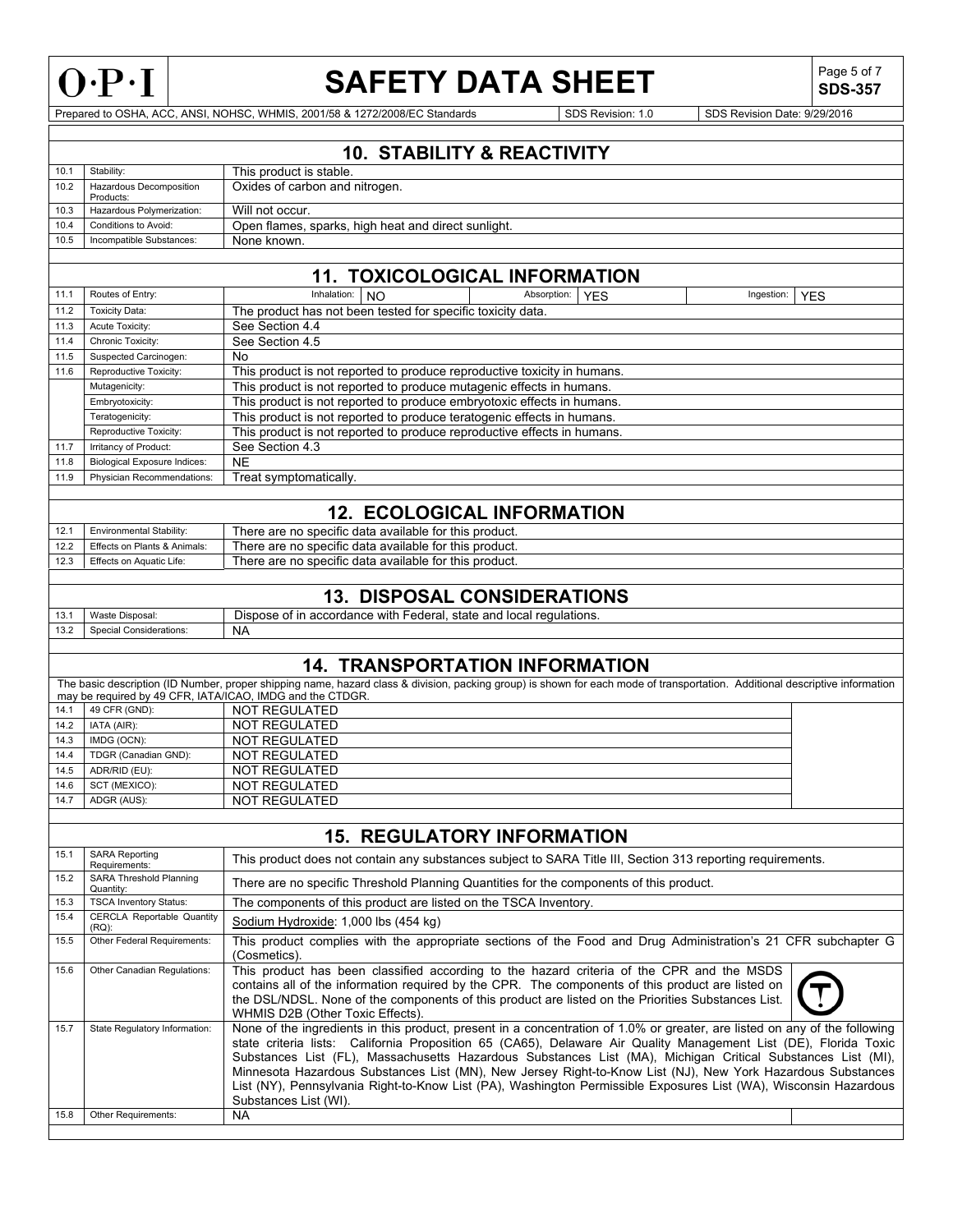

**SDS-357**

|      |                      | <b>16. OTHER INFORMATION</b>                                                                                                                                                                                              |                                                                                                                                                                                                                                                                                                                                                                                                                                                                                                                                                                                                                                                                                                                                     |  |  |  |  |  |  |
|------|----------------------|---------------------------------------------------------------------------------------------------------------------------------------------------------------------------------------------------------------------------|-------------------------------------------------------------------------------------------------------------------------------------------------------------------------------------------------------------------------------------------------------------------------------------------------------------------------------------------------------------------------------------------------------------------------------------------------------------------------------------------------------------------------------------------------------------------------------------------------------------------------------------------------------------------------------------------------------------------------------------|--|--|--|--|--|--|
| 16.1 | Other Information:   |                                                                                                                                                                                                                           | WARNING! HARMFUL IF SWALLOWED. CAUSE MILD SKIN IRRITATION. CAUSES EYE IRRITATON. Use only<br>as directed. Discontinue use if irritation develops. Wash thoroughly after handling. Do not eat drink or smoke when<br>using this product. IF SWALLOWED: Call a POISON CENTER/doctor, if you feel unwell. Rinse Mouth. IF IN EYES:                                                                                                                                                                                                                                                                                                                                                                                                     |  |  |  |  |  |  |
|      |                      | Rinse cautiously with water for several minutes. Remove contact lenses, if present and easy to do. Continue rinsing. If<br>skin irritation or rash occurs: Get medical advice / attention. KEEP OUT OF REACH OF CHILDREN. |                                                                                                                                                                                                                                                                                                                                                                                                                                                                                                                                                                                                                                                                                                                                     |  |  |  |  |  |  |
| 16.2 | Terms & Definitions: | See last page of this Safety Data Sheet.                                                                                                                                                                                  |                                                                                                                                                                                                                                                                                                                                                                                                                                                                                                                                                                                                                                                                                                                                     |  |  |  |  |  |  |
| 16.3 | Disclaimer:          |                                                                                                                                                                                                                           | This Safety Data Sheet is offered pursuant to OSHA's Hazard Communication Standard, 29 CFR §1910.1200. Other<br>government regulations must be reviewed for applicability to this product. To the best of ShipMate's & OPI's knowledge,<br>the information contained herein is reliable and accurate as of this date; however, accuracy, suitability or completeness<br>is not guaranteed and no warranties of any type, either expressed or implied, are provided. The information contained<br>herein relates only to the specific product(s). If this product(s) is combined with other materials, all component<br>properties must be considered. Data may be changed from time to time. Be sure to consult the latest edition. |  |  |  |  |  |  |
| 16.4 | Prepared for:        | <b>OPI Products, Inc.</b><br>13034 Saticoy Street<br>No. Hollywood, CA 91605 USA<br>Tel: +1 (818) 759-2400<br>Fax: +1 (818) 759-5776<br>http://www.opi.com                                                                | $\cdot P \cdot I$                                                                                                                                                                                                                                                                                                                                                                                                                                                                                                                                                                                                                                                                                                                   |  |  |  |  |  |  |
| 16.5 | Prepared by:         | ShipMate, Inc.<br>P.O. Box 787<br>Sisters, Oregon 97759-0787 USA<br>Tel: +1 (310) 370-3600<br>Fax: +1 (310) 370-5700<br>http://www.shipmate.com                                                                           | <b>Mate</b><br>kmoerous Goods<br>Training & Consulting                                                                                                                                                                                                                                                                                                                                                                                                                                                                                                                                                                                                                                                                              |  |  |  |  |  |  |